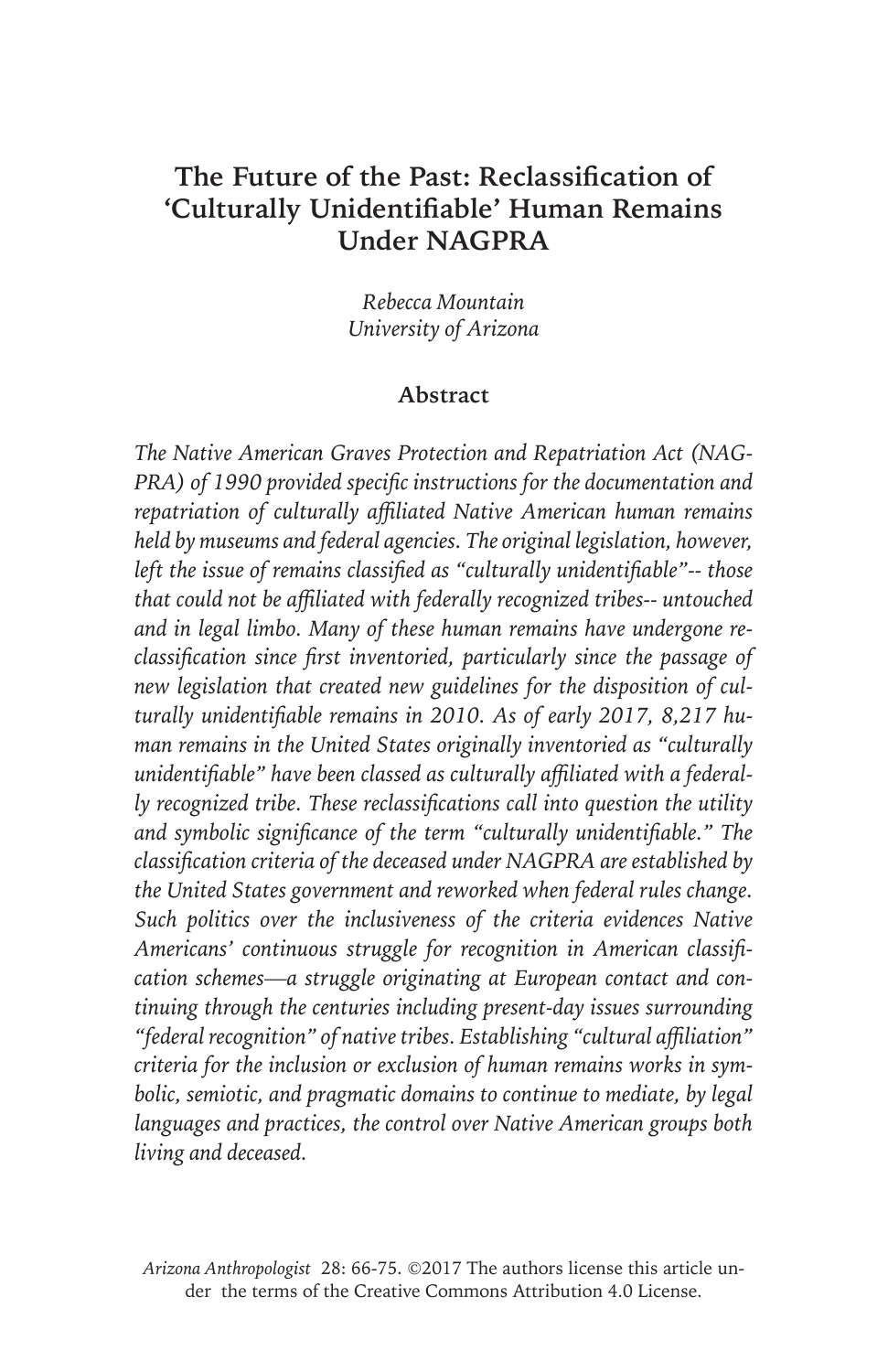#### **Introduction**

The disturbance of Native American graves began as some of the earliest European settlers arrived in North America, with a Pilgrim exploring party removing items from a Native American grave before returning to the Mayflower (Heath 1986). This kind of disturbance was often sanctioned by Anglo-American law in the following centuries, such as the implementation of federal policy in 1868 requiring military personnel to collect Native American body parts for the Army Medical Museum (Bieder 1990), and the 1906 Antiquities Act officially treating Native American human remains as archaeological resources that could be excavated with a proper permit (16 USC §§431-433). Typically unmarked, Native American graves and other unique mortuary practices such as canoe or tree burials were rarely afforded the same legal protection as their European counterparts (Trope and Echo-Hawk 2000). Ancient burial grounds were often classified legally as "abandoned," or denied a "cemetery" classification altogether, and their occupants disregarded because of their antiquity and lack of known next of kin. Native Americans were also not legally considered "people" until 1879 under federal law (*United States ex rel. Standing Bear v. Crook*, 1879) and not granted citizenship until 1924 (8 USC §1401(b)).

As a result of these legal inequities, the graves of between 100,000 and 2,000,000 Native Americans have been disturbed and their remains put on display or stored by various agencies and museums without regard for descendants' rights. Grave looting and desecration has affected virtually every Native American group in the United States (Trope and Echo-Hawk 2000). The power differential between those who disturb gravesites and those whose sites are disturbed offers distinctive criteria for inclusion and exclusion in rights of populations living within the Anglo-run United States, from the earliest days of European contact to the present. Disturbed graves raise the possibility of Native claims of desecration and reclamation, particularly if recognized by the state, making for one of the enduring struggles for Native North Americans.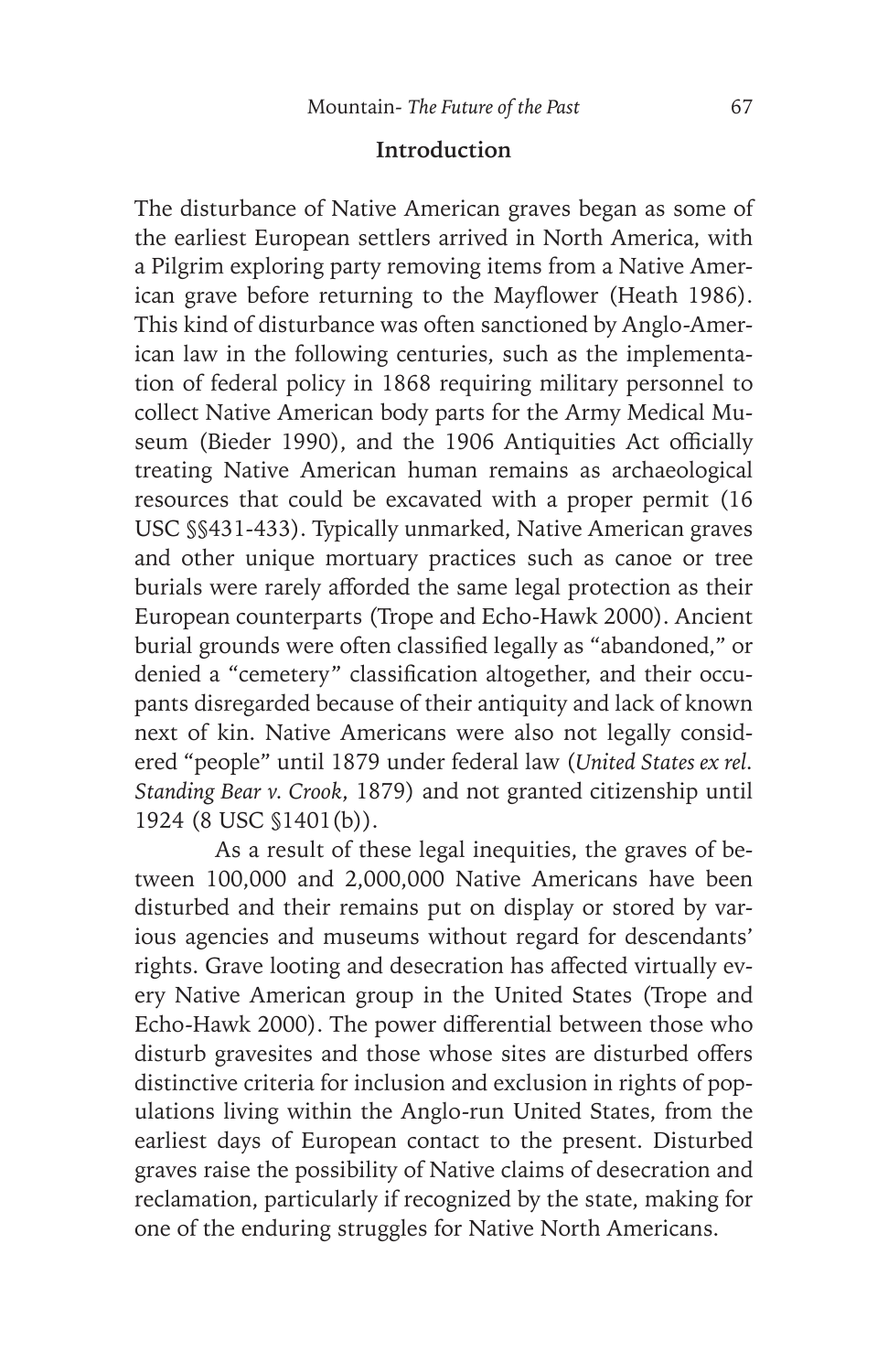In 1990, the Native American Graves Protection and Repatriation Act (NAGPRA) was enacted by the federal government. This legislation was designed to protect Native American burials and facilitate the repatriation of human remains and funerary objects held by government agencies to affiliated tribes. It had become apparent to legislators by this time that common law, based on judicial precedent, and individual state laws were inadequate to address the nationwide issue of desecration of Native American graves and trafficking in human remains and burial objects. Federal action was needed. NAGPRA was also intended as human rights legislation, in part "designed to address the flagrant violation of the 'civil rights of America's first citizens'" (Trope and Echo-Hawk 2000:139).

There are three major components of NAGPRA. The first deals with issues of repatriation of items in existing collections. This component requires federal agencies and museums receiving federal funds to repatriate human remains and associated funerary objects upon request to those determined to be descendants or culturally affiliated tribes (25 USC §3005). Cultural affiliation is determined using information from the following categories: "geographical, kinship, biological, archaeological, anthropological, linguistic, folkloric, oral traditional, historical, or other relevant information or expert opinion" (25 USC §3005(a)(4)). This affiliation is based on the overall evaluation of the evidence and does not need to be established with scientific certainty. As for culturally unidentifiable remains, the 1990 NAGPRA legislation calls for the Review Committee to compile a list of unidentifiable remains and, in consultation with the tribes, develop a process for the disposition of these remains  $(25 \text{ USC } $3006(c)(5))$ . Additionally, the repatriation component of NAGPRA provides guidelines for the return of unassociated funerary objects, sacred objects, and items of cultural patrimony (25 USC §3005 (a)  $(2)$ ).

NAGPRA also requires federal agencies and museums to provide inventories of the Native American human remains and funerary objects in their collections (25 USC §3003). They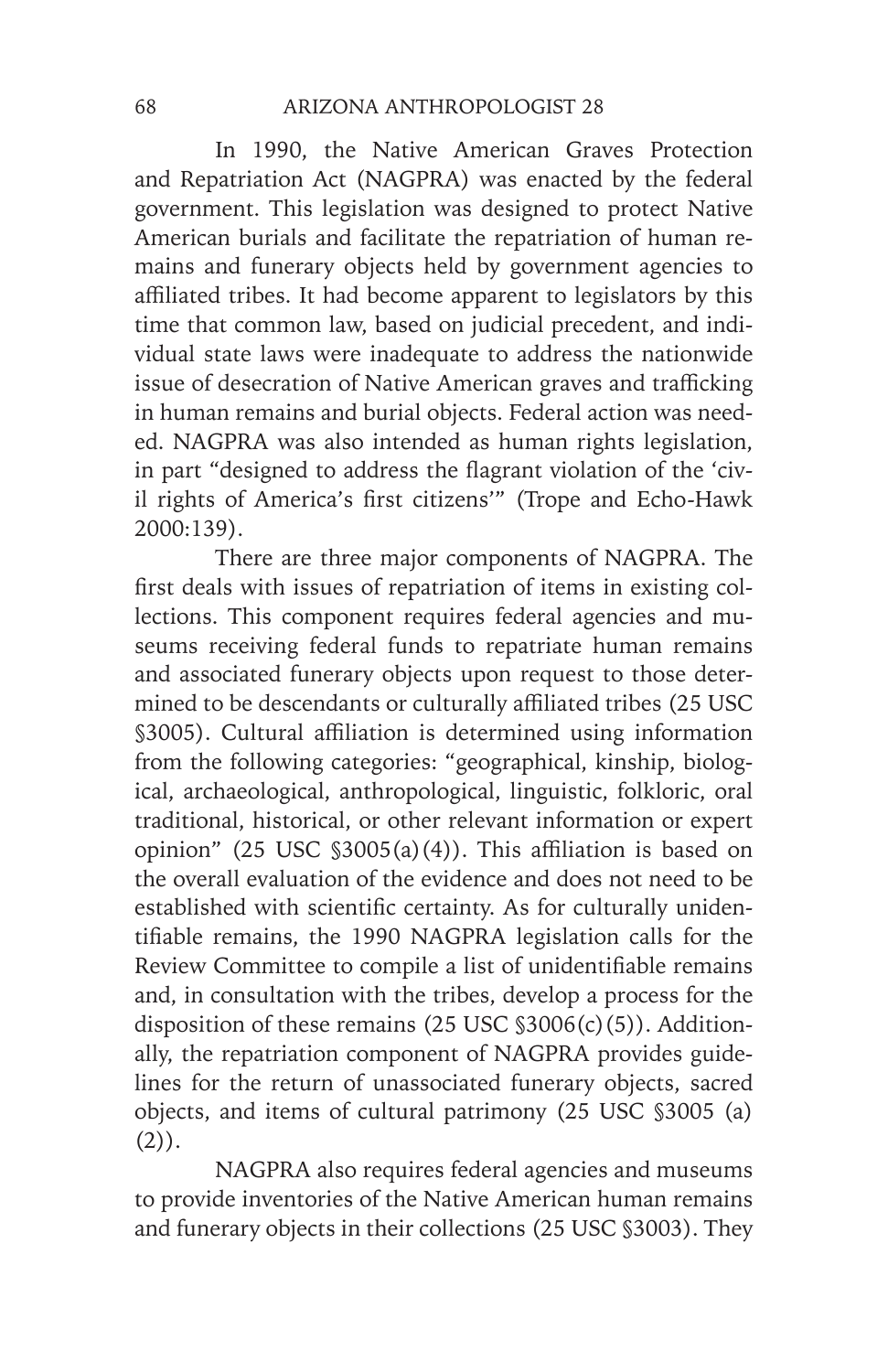are required to identify the cultural and/or geographical affiliation of the remains or items based on the information in their possession. The institutions then notify affiliated tribes so they can make claims on the remains and items. The inventories are then published in the Federal Register. Summaries of unassociated funerary objects, sacred objects, and items of cultural patrimony are also required, however object-by-object inventories are not mandatory (25 USC §3004).

The second component of NAGPRA deals with the ownership and control of all Native American human remains and objects found on federal and tribal land in the future (25 USC §3002). Proven lineal descendants are given first priority, followed by the tribe in control of tribal land, then the most culturally affiliated tribe to the remains found on federal land, and, lastly, whichever tribe has the strongest ties to the federal land on which the remains were found. In execution of these rules, the only entities that are designated "tribes" are those designated by the federal government; state or locally designated groups do not have any control over repatriation. Any excavation of cultural items requires the permission of (on tribal land) or notification of and consultation with (on federal land) the appropriate tribes. If cultural items or human remains are discovered inadvertently, all activity must cease and the appropriate tribes must be notified.

The third component of NAGPRA prohibits the trafficking in Native American human remains and cultural items without the full consent of the appropriate tribe or next of kin (25 USC §3002). Violators face fines of over \$100,000 and possible jail time. NAGPRA also created a Review Committee of seven tribal and museum officials that monitors the implementation of the legislation (25 USC §3006).

## **Culturally Unidentifiable Human Remains**

According to NAGPRA, cultural affiliation is "a relationship of shared group identity which can be reasonably traced historically or prehistorically between a present day Indian tribe or Native Hawaiian organization and an identifiable earlier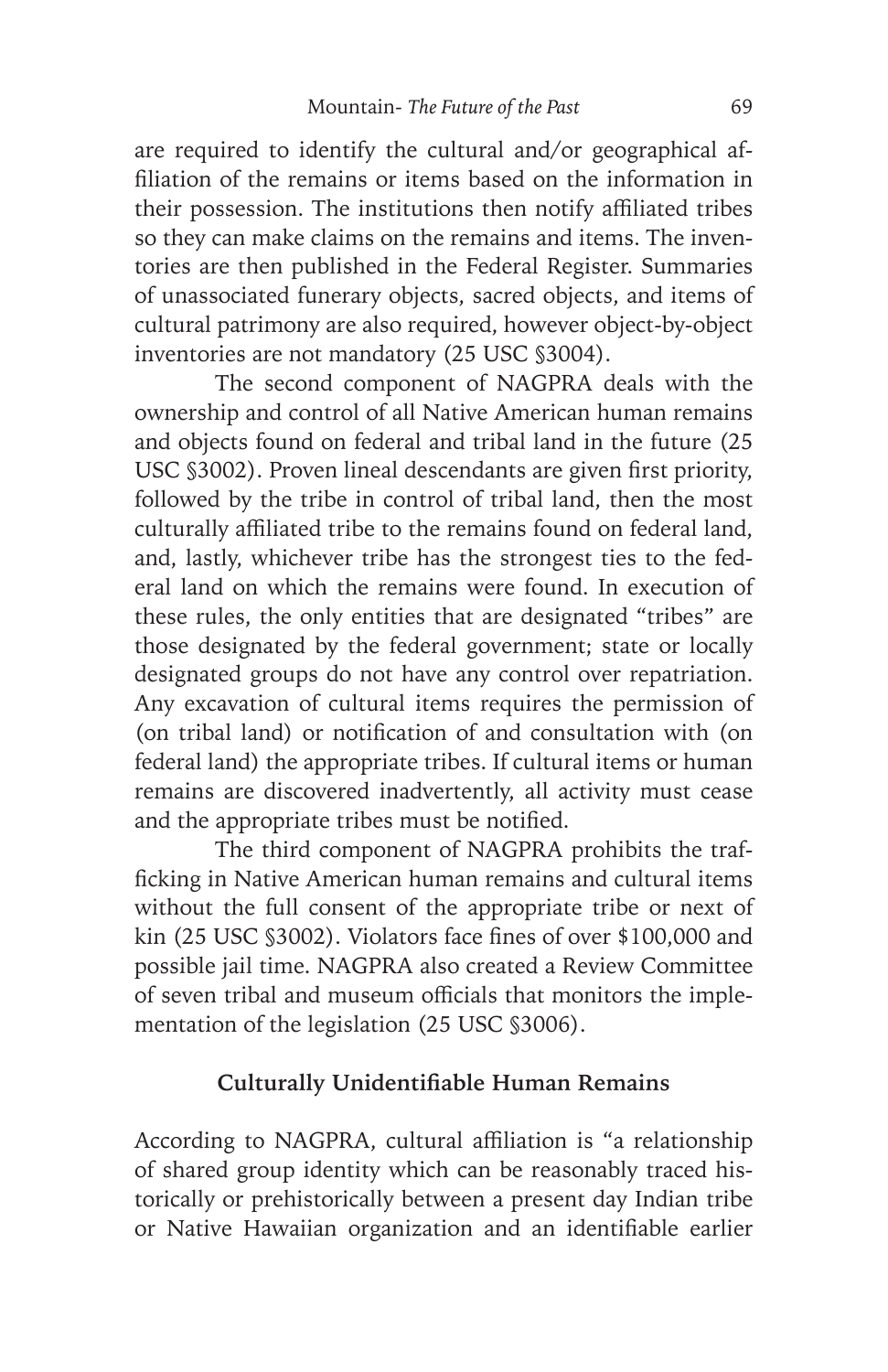group" (25 USC §3001 (2)). Culturally unidentifiable human remains are "human remains ... in museum or Federal agency collections for which no lineal descendant or culturally affiliated Indian tribe or Native Hawaiian organization has been identified through the inventory process" (43 CFR §10.2 (e)(2)).

The original 1990 NAGPRA legislation required only a good faith effort on the part of federal agencies and museums to use information already within their possession to determine cultural affiliation. No additional research or exhaustive study was required or even encouraged. NAGPRA stated that the cultural affiliation research should not be construed as "an authorization for the initiation of new scientific studies of such remains and funerary objects or other means of acquiring or preserving additional scientific information from such remains and objects" (43 CFR §10.9 (e)(5)(iii)). As mentioned above, there were no guidelines in the original NAGPRA legislation for the disposition of unidentifiable human remains, allowing museums and government institutions to keep them in perpetuity and leaving them in legal limbo.

In March of 2010, the Review Committee drafted and passed the final rule on the "Disposition of Culturally Unidentifiable Human Remains" (43 CFR §10.11). Section 10.11 provides guidelines for federal agencies and museums receiving federal funds for consultation with appropriate tribes, for completion of inventories of the remains in their collections, and for the final disposition of the remains. Consultation must be initiated and repatriation arranged even if no tribe makes a claim, unless a museum or agency can prove it has a right of possession to the human remains. Priority of control of the remains is first granted to the tribe from whose tribal lands the remains were removed, followed by the tribe from whose aboriginal lands the remains were removed, and if the remains are refused by both groups they may be offered to another federally recognized tribe. Special permission can also be granted to transfer the human remains to a non-federally recognized tribe or to directly reinter the remains in special circumstances and when the groups of higher priority do not object.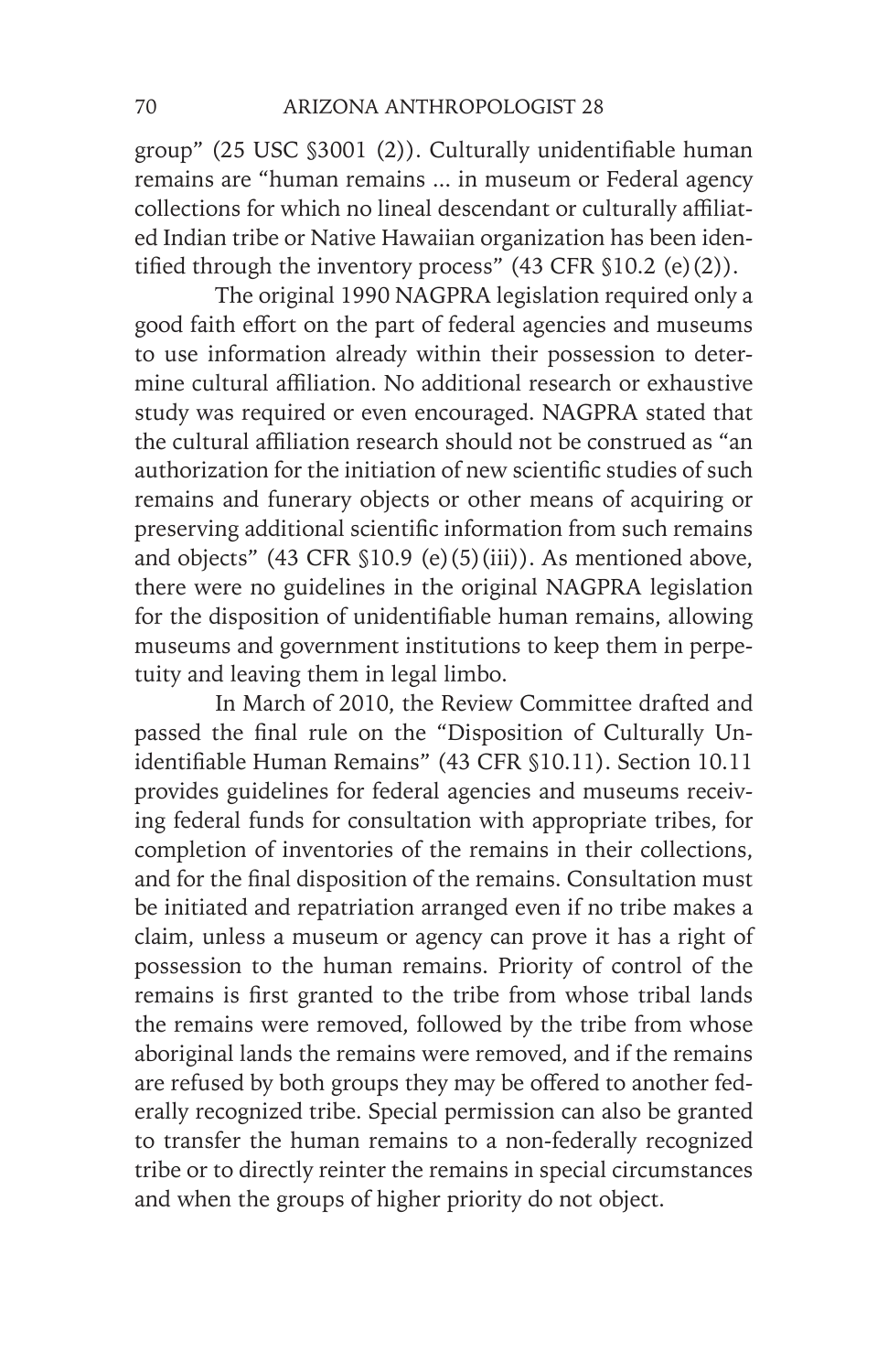In 2007, a NAGPRA intern completed a survey of the Culturally Unidentifiable (CUI) Native American Inventories Database and prepared a short report for the NAGPRA Review Committee exploring some of the attributes of the human remains listed in the database (Kline 2007). He focused on the states with the highest numbers of unidentifiable remains and found that the vast majority of these could be associated with a geographic location (minimally to the state level) and archaeological time period. Additionally, 65% had one or more associated funerary objects, and 71% had been scientifically excavated. All of these data suggested that up to 80% of the human remains currently classified as culturally unidentifiable could "reasonably be culturally affiliated" (NAGPRA Review Committee: 17).

In July 2010, the US Government Accountability Office (GAO) published a report revealing that several government agencies were not in compliance with NAGPRA. In particular, the report noted that agencies frequently incorrectly report a lack of cultural affiliation (GAO 2010). The federal courts have found similar results, suggesting that affiliation decisions are often "arbitrary and capricious" (e.g. Bonnichsen v. United States; Fallon Paiute-Shoshone Tribe v. U.S. Bureau of Land Mgmt.).

## **Reclassifications and Implications**

The CUI database currently contains 131,417 unaffiliated human remains held by agencies in the United States. According to the NAGPRA database website, 8,217 human remains that were originally inventoried as culturally unidentifiable have since been classified as culturally affiliated (National Park Service 2017). While this only represents nearly 6% of the total number of unidentifiable human remains in the CUI database, the fact that any reclassifications have occurred is promising. This lends credence to the findings of the NAGPRA Review committee and GAO that agencies and museums are likely overusing the "culturally unidentifiable" designation.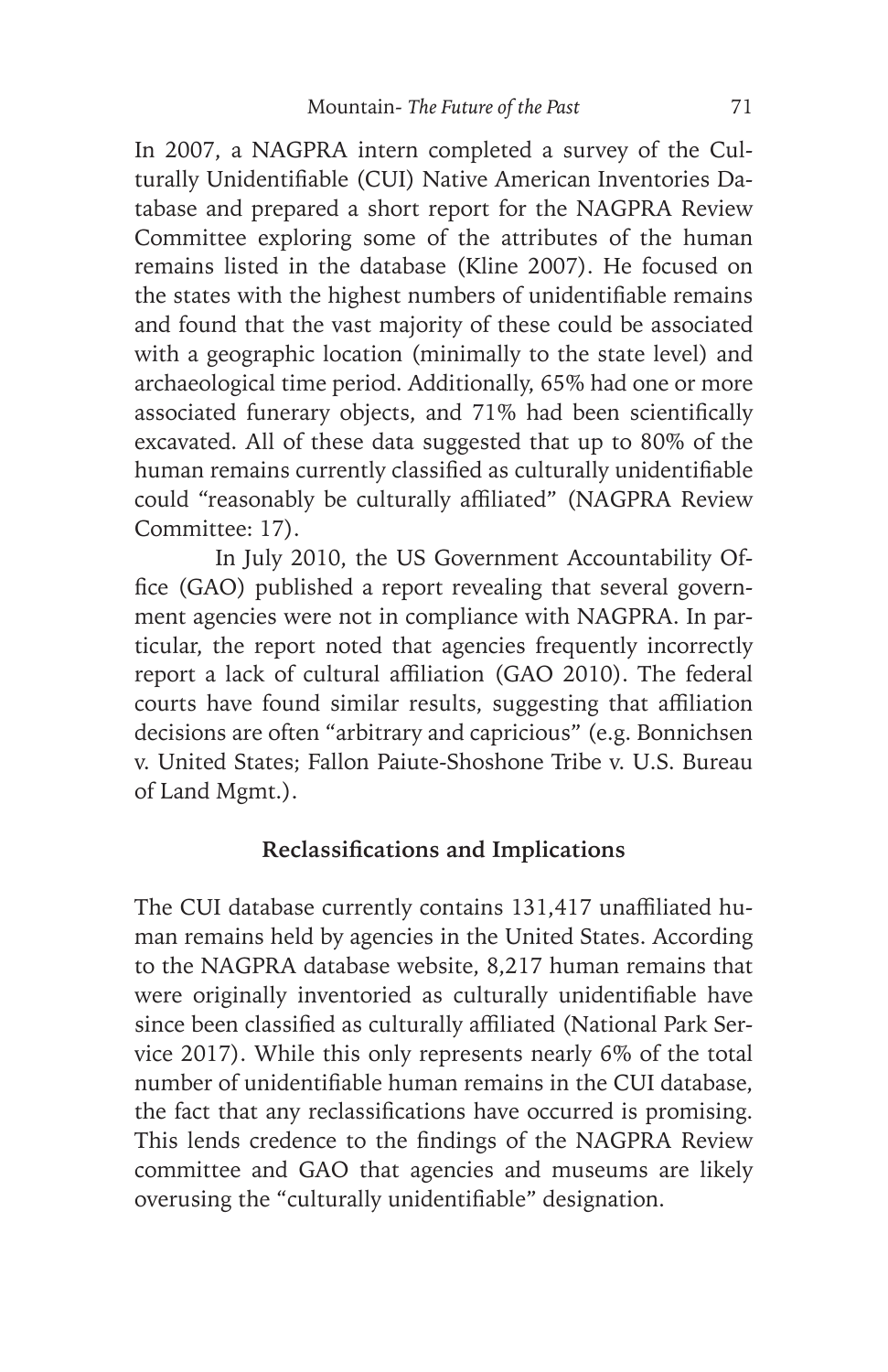There are several additional implications of these reclassifications. First, the term "culturally unidentifiable" is inappropriate if at a later date, or with additional research, many of these remains can be "culturally identified." They are not, in fact, "unidentifiable," but merely "unidentified," as many Native American groups have argued (e.g. Riding In et al. 2004). A change in terminology would be practical and would keep the door open for the periodic reevaluation of affiliation status of the remaining unaffiliated human remains. Reevaluations and reclassifications would be appropriate in order to incorporate new developments and discoveries in the fields of history, anthropology, and archaeology.

Additionally, the reclassifications suggest that the majority of cultural affiliation studies are rarely as detailed or as comprehensive as needed. This is most likely in part a result of NAGPRA legislation only requiring that affiliation determinations be made using the information already in possession of the federal agency or museum (43 CFR §10.9 (a)). The historical treatment of Native American human remains, socially and legally, as specimens, data, archaeological resources, or cultural objects rather than human beings may also impact perceptions of institutional "ownership" of the remains among public agencies implementing NAGPRA to this day (Trope and Echo-Hawk 2000).

Institutional resources also likely play a major role; already thinly spread museum resources would be further strained by the need for investigation into existing warehoused or displayed collections (NAGPRA Review Committee). While federal funding exists to support these efforts, many smaller institutions lack the staff with the time or skills to pursue these grants. Many agencies and museums also rely heavily on archaeology and more "scientific" lines of evidence for affiliation studies, and overlook other types information such as Native American folklore or traditional oral histories (Beisaw 2010; Birkhold 2011; St. Clair 2013). NAGPRA specifically states that museums and agencies must identify cultural affiliation "to the fullest extent possible" (43 CFR §10.9 (a)) and use categories of information, which include both folklore and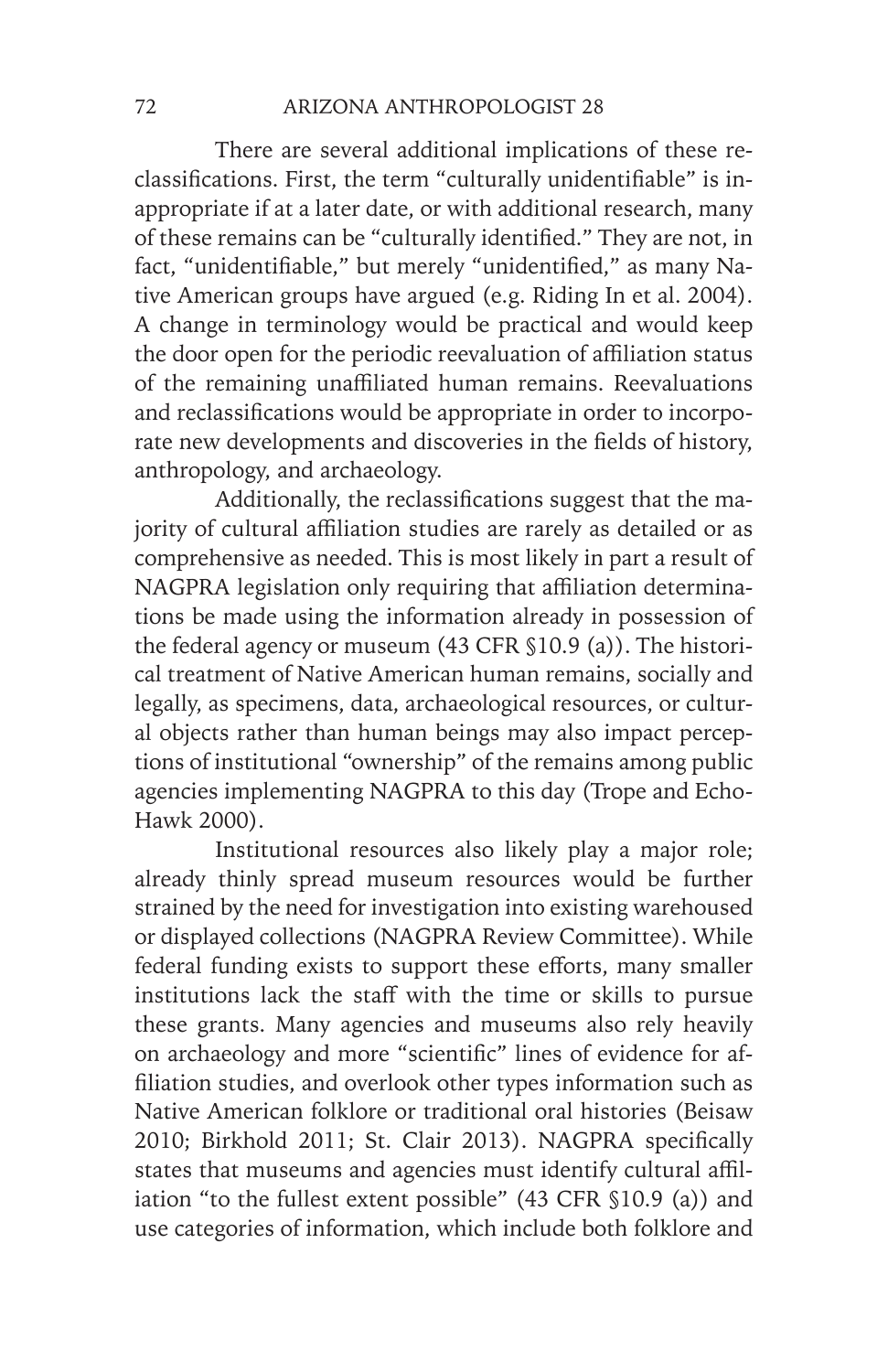oral tradition  $(25 \text{ USC } $3005(a)(4))$ . It does not appear that most affiliation studies comply with these rules.

Finally, the reclassifications have implications for the future of the over 120,000 human remains still listed in the Culturally Unidentifiable (CUI) Native American Inventories Database. As mentioned above, approximately 6% have already been reclassified and the NAGPRA Review Committee suggests that up to 80% of the remaining individuals could potentially be affiliated under the new rules and practices. This would seem to indicate that any reevaluation of the individuals currently listed in the database would yield additional reclassifications. In light of NAGPRA's new rule requiring the repatriation of unidentifiable human remains (43 CFR §10.11), the number of individuals classified as "unidentifiable" should then be expected to decline in the future as further research is conducted in preparation for repatriation.

## **Conclusion**

NAGPRA has offered long-sought protection to Native American burials and facilitated the repatriation of thousands of human remains, funerary objects, and objects of cultural patrimony; however, the issue of classifying culturally unidentifiable human remains persists. Approximately 6% of the human remains that were originally inventoried as "culturally unidentifiable" have since been culturally affiliated with a federally recognized tribe. This suggests that the class of "unidentifiable" remains is terminologically inappropriate, that the majority of cultural affiliation studies have been inadequate, and that any additional affiliation research would significantly reduce the number of unidentifiable human remains listed in the NAGPRA CUI database in the future. The criteria for cultural affiliation, established by law and embodied in the American bureaucratic system, including museum procedures and practices, not only draws symbolically from historical classifications, but also continues to affect the symbolic meaning of Native American identity in the present. Contact and distinction between Native and Anglo-Americans remains ongoing, and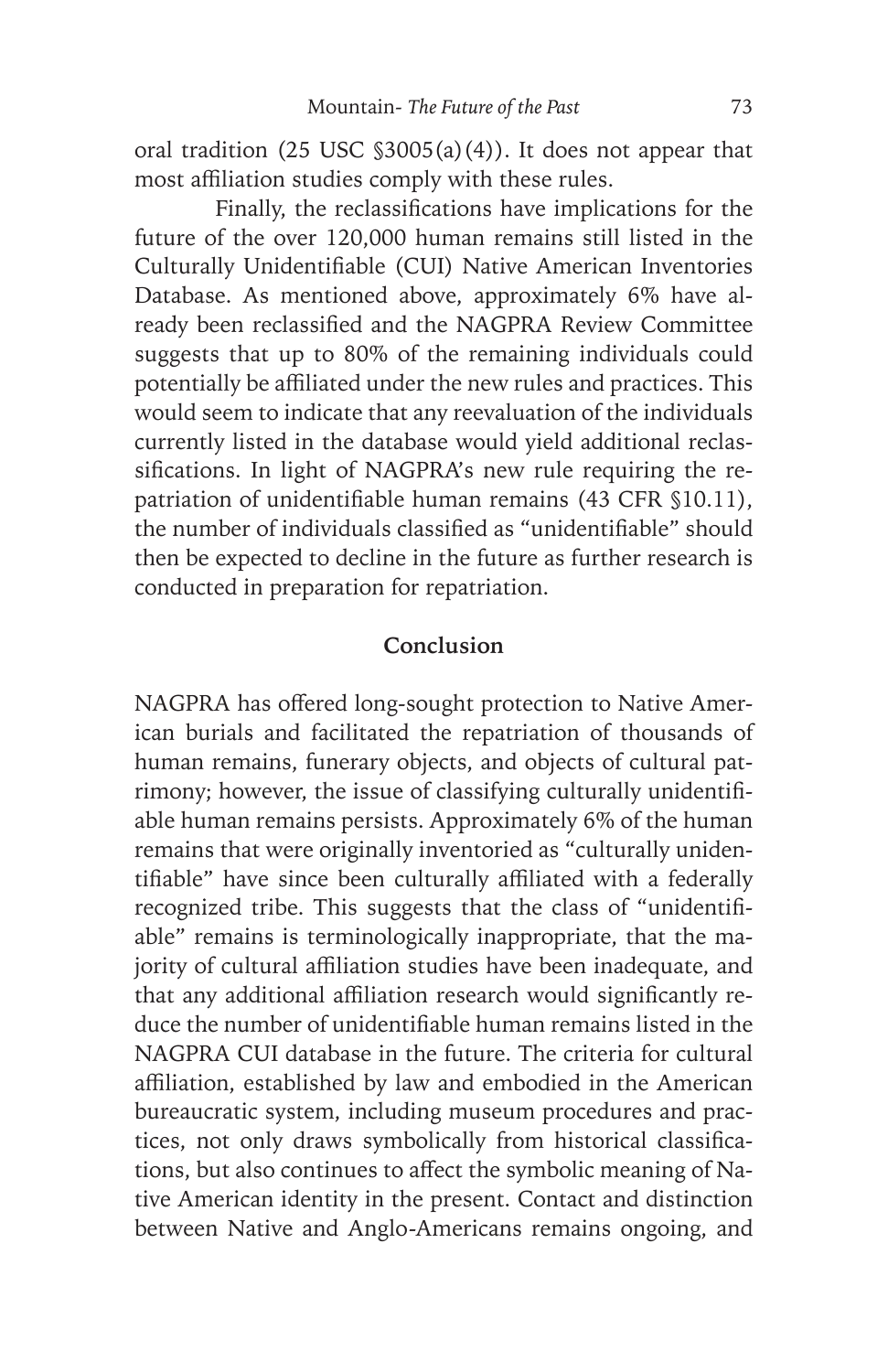the politics of this contact and distinction are visible in the concepts and legal languages that govern both the living and the deceased.

# **Acknowledgments**

This article was adapted from a paper written for a course taught by Richard Stoffle, who provided valuable feedback and encouragement. I would also like to thank the anonymous reviewers for their helpful comments, as well as Jonna Yarrington for her feedback and unending support.

## **References**

- Bieder, RE. 1990. A Brief Historical Survey of the Expropriation of American Indian Remains. Boulder: Native American Rights Fund.
- Beisaw, AM. 2010. "Memory, Identity, and NAGPRA in the Northeastern United States." American Anthropologist 112(2): 244–256.
- Birkhold, MH. 2011. "Note: Tipping NAGPRA's Balancing Act: The Inequitable Disposition of 'Culturally Unidentified' Human Remains under NAGPRA's New Provision." 37 Wm. Mitchell L. Rev. 2046 2010-2011.
- Bonnichsen v. United States, 367 F.3d 864, 880-81 (9th Cir. 2004)Code of Federal Regulations (CFR). Office of the Federal Register.
- Fallon Paiute-Shoshone Tribe v. U.S. Bureau of Land Mgmt., 455 F. Supp. 2d 1207, 1224 (D. Nev. 2006).
- Heath, DB. 1986. Mourt's Relation: A Journal of the Pilgrims at Plymouth. Bedford, MA: Applewood Books.
- Kline, A. 2007. Who Are the Culturally Unidentifiable? Report prepared for the NAGPRA Review Committee. Available at http://www.cr.nps.gov/nagpra/REVIEW/ Who%20are%20the%20Culturally%20Unidentifiable. pdf.
- NAGPRA, Review Committee. Meeting Minutes 39 (May 23- 24, 2009). Available at https://irma.nps.gov/Data-Store/Reference/Profile/2193294.